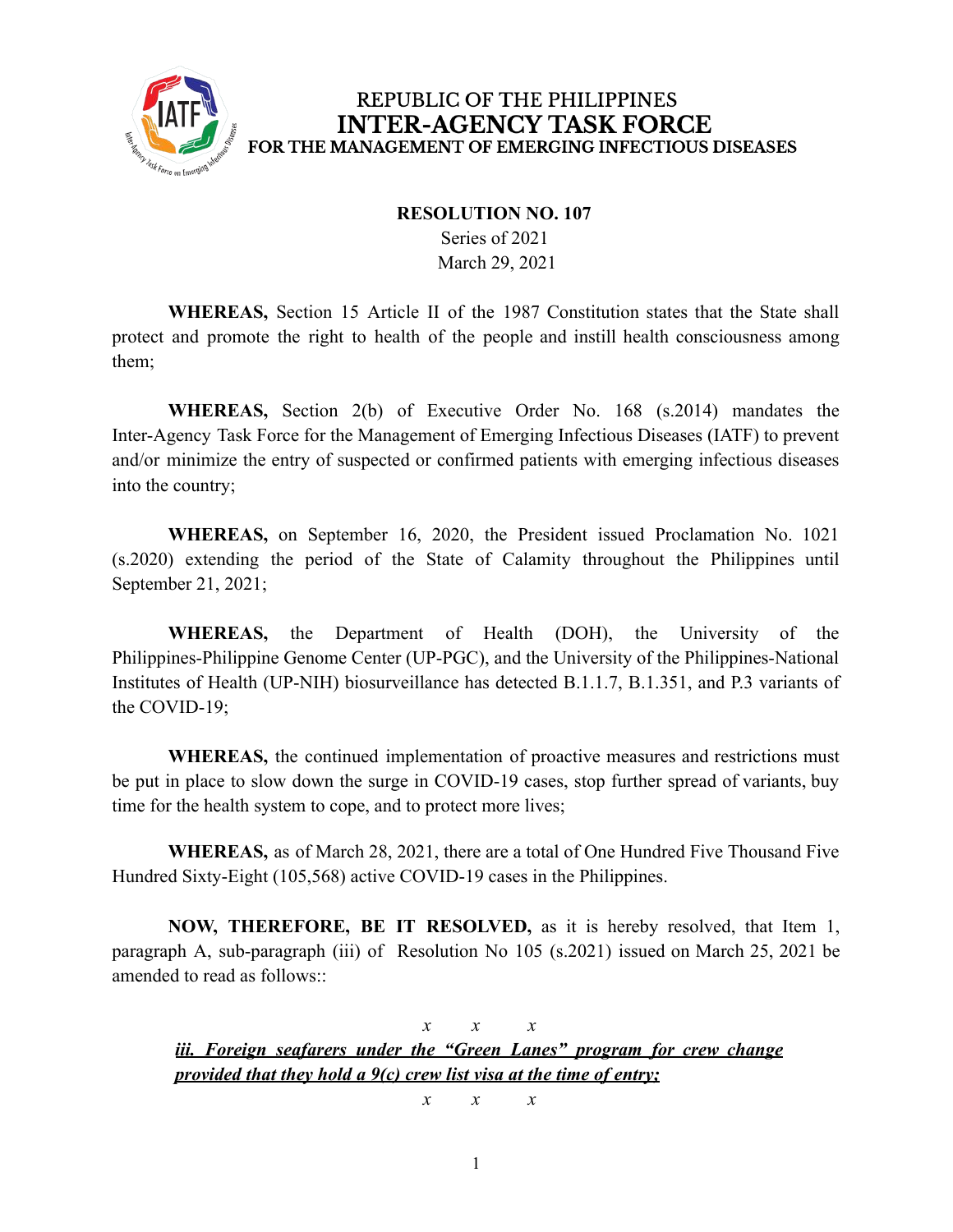

## REPUBLIC OF THE PHILIPPINES **INTER-AGENCY TASK FORCE** FOR THE MANAGEMENT OF EMERGING INFECTIOUS DISEASES

**RESOLVED FURTHER,** that the Chairperson and the Co-Chairperson shall be duly authorized to sign this Resolution for and on behalf of the Inter-Agency Task Force.

**APPROVED** as authorized by the IATF during the  $107<sup>th</sup>$  Inter-Agency Task Force Meeting, held on the 29<sup>th</sup> of March 2021.

**FRANCISCO T. DUQUE III** Secretary, Department of Health IATF Chairperson

**KARLO ALEXEI B. NOGRALES** Secretary, Office of the Cabinet Secretariat IATF Co-Chairperson